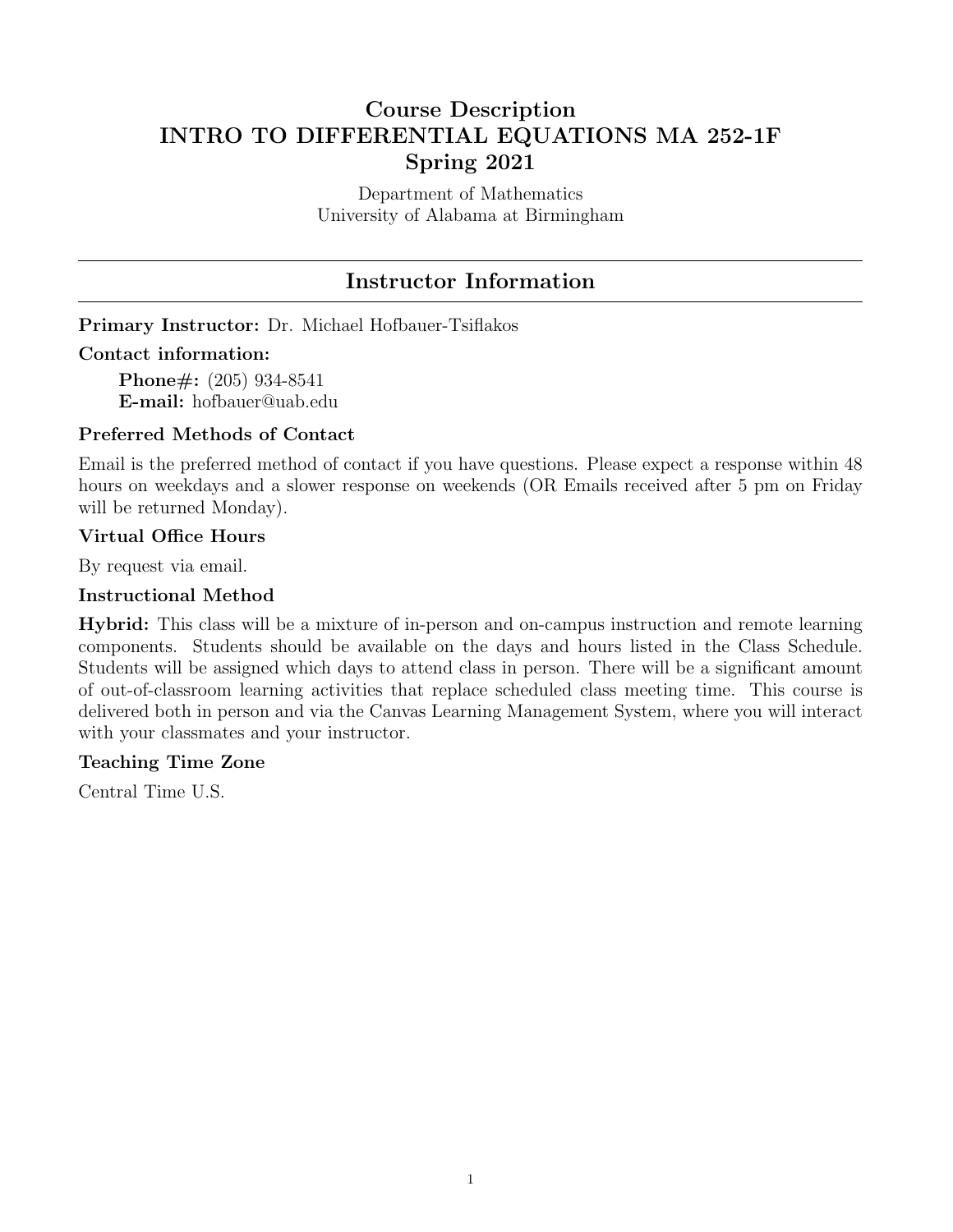# UAB Policies and Resources:

# Add/Drop and Course Withdrawal

- Drop/Add: Deadlines for adding, dropping, or withdrawing from a course and for paying tuition are published in the [Academic Calendar](https://www.uab.edu/students/academics/academic-calendar) available online. Review the [Institutional Refund Policy](https://www.uab.edu/students/one-stop/policies/institutional-refund-policy) for information on refunds for dropped courses.
- Withdrawal: To avoid academic penalty, a student must withdraw from a course by the withdrawal deadline shown in the academic calendar and receive a grade of W (withdrawn). Failure to attend class does not constitute a formal drop or withdrawal.

# UAB United: Safe Entry to Campus

Please go to the [UAB United website](https://www.uab.edu/uabunited/students) for guidance and resources related to our safe entry to campus in Spring 2021, including information on:

- [Testing](https://www.uab.edu/uabunited/students/testing)
- [Academic resources](https://www.uab.edu/uabunited/students/academics) and in-depth information
- [Student Affairs](https://www.uab.edu/uabunited/students/student-affairs) resources to support all students (housing, dining, extracurricular activities, parking, etc.)
- [Health and safety resources and recommendations](https://www.uab.edu/uabunited/students/health-safety) for on and off-campus
- Information for [graduate students,](https://www.uab.edu/graduate/about/graduate-school-covid-19-updates) [School of Medicine students,](https://www.uab.edu/medicine/home/covid-19-updates) [Post-Docs](https://www.uab.edu/postdocs/covid-19) and [International](https://www.uab.edu/global/about/programs-services/isss/faqs-concerning-recent-sevp-guidance-and-covid-19-planning) [Students](https://www.uab.edu/global/about/programs-services/isss/faqs-concerning-recent-sevp-guidance-and-covid-19-planning)

All students should use the [Student COVID-19 Entry Checklist](https://www.uab.edu/uabunited/entry-checklists#student-checklist) to see what they have to do in order to enter the campus safely. Non-compliance with the required items will result in students not being able to remain on campus or participate in any in-person classes, meetings, jobs, extracurricular activities, and events.

# Misconduct

- [Academic Honor Code](https://www.uab.edu/students/one-stop/policies/academic-honor-code) https://www.uab.edu/students/one-stop/policies/academic-honor-code
- [Non-Academic Student Code of Conduct](https://www.uab.edu/students/conduct/) https://www.uab.edu/students/conduct/

# DSS Accessibility Statement

Accessible Learning: UAB is committed to providing an accessible learning experience for all students. If you are a student with a disability that qualifies under Americans with Disabilities Act (ADA) and Section 504 of the Rehabilitation Act, and you require accommodations, please contact Disability Support Services for information on accommodations, registration and procedures. Requests for reasonable accommodations involve an interactive process and consist of a collaborative effort among the student, DSS, faculty and staff. If you are registered with Disability Support Services, please contact DSS to discuss accommodations that may be necessary in this course. If you have a disability but have not contacted Disability Support Services, please call (205) 934-4205, visit [their website](https://www.uab.edu/students/disability/) or their office located in Hill Student Center Suite 409. You can also contact them by email at dss@uab.edu,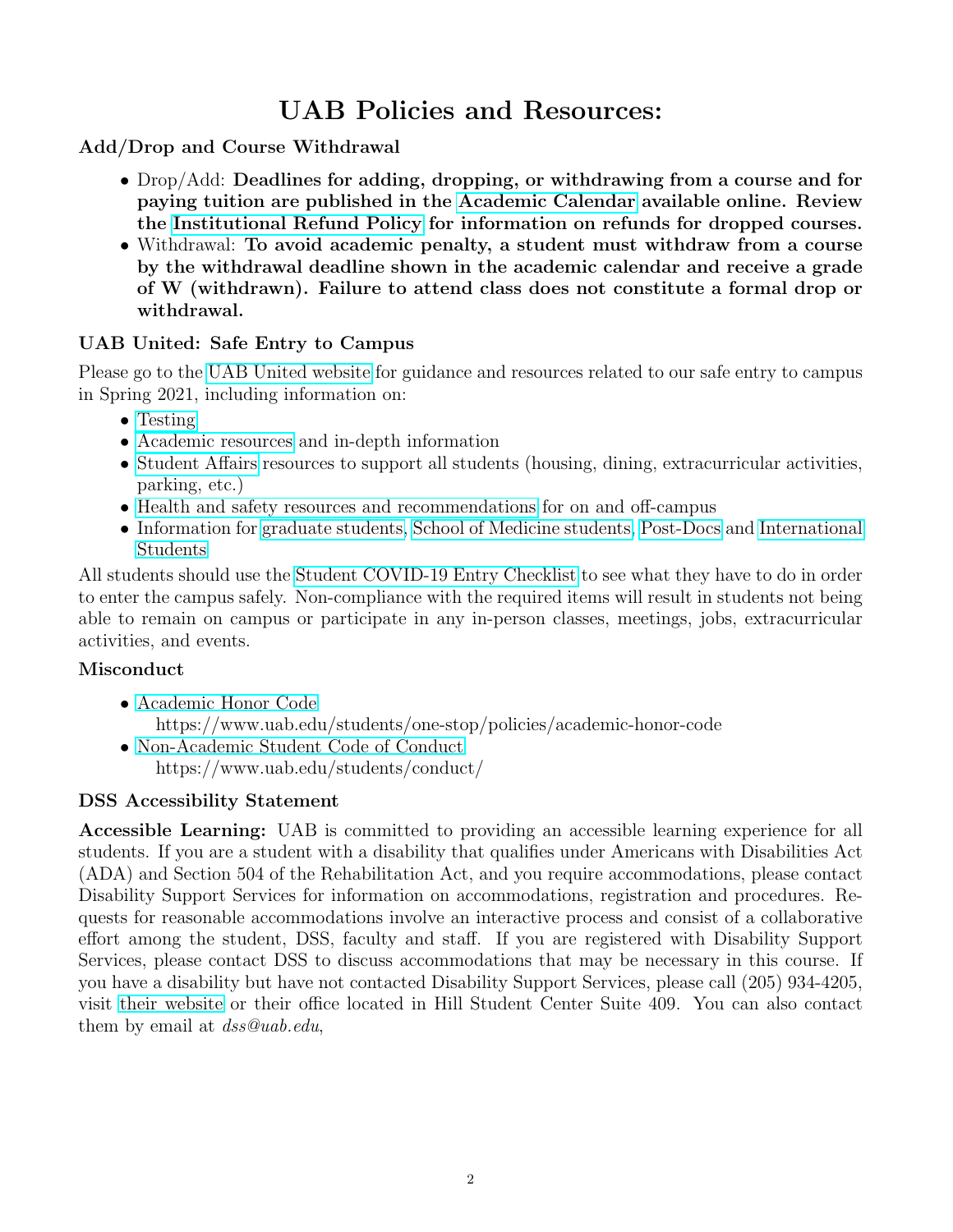COVID-19 Adjustments for Students: Attendance will not be a part of your grade in this course. Students concerned about their attendance as a result of COVID-19 should register with Disability Support Services.

UAB Disability Support Services (DSS) has established a process for UAB students to request temporary adjustments based on the impact of COVID-19. The process is similar to the traditional DSS registration procedures for accommodations based on disability. However, these requests will be referred to as "COVID-19 Related Temporary Adjustments". On the DSS website, there is a section (next to the traditional DSS application process) titled "Request COVID-19 Temporary Adjustments" where students can read the process and click to complete an application.

On the application, the student must complete an attestation and identify which of the following category(s) applies to their situation. Students will be allowed to submit documentation to support their requests.

- I am 65 or older
- My medical provider has determined that I am an individual who is considered high risk according to Centers for Disease Control and Prevention
- I care for or reside with an individual who has been determined to be high risk according to Centers for Disease Control and Prevention
- I have tested positive for COVID-19
- I am requesting adjustments for another reason

Any questions regarding this process should be referred directly to dss@uab.edu. For qualifying students, DSS staff will create a Notification of Temporary Adjustment Letter (PDF format) which will be provided to students. Students will share this letter, as needed, with instructors to request adjustments.

# Title IX Statement

The University of Alabama at Birmingham is committed to providing an environment that is free from sexual misconduct, which includes gender-based assault, harassment, exploitation, dating and domestic violence, stalking, as well as discrimination based on sex, sexual orientation, gender identity, and gender expression. If you have experienced any of the aforementioned conduct we encourage you to report the incident. UAB provides several avenues for reporting. For more information about Title IX, policy, reporting, protections, resources and supports, please visit [UAB](https://www.uab.edu/titleix/) [Title IX webpage](https://www.uab.edu/titleix/) for UAB's Title IX, UAB's Equal Opportunity, Anti-Harassment, Duty to Report, and Non-Retaliation policies.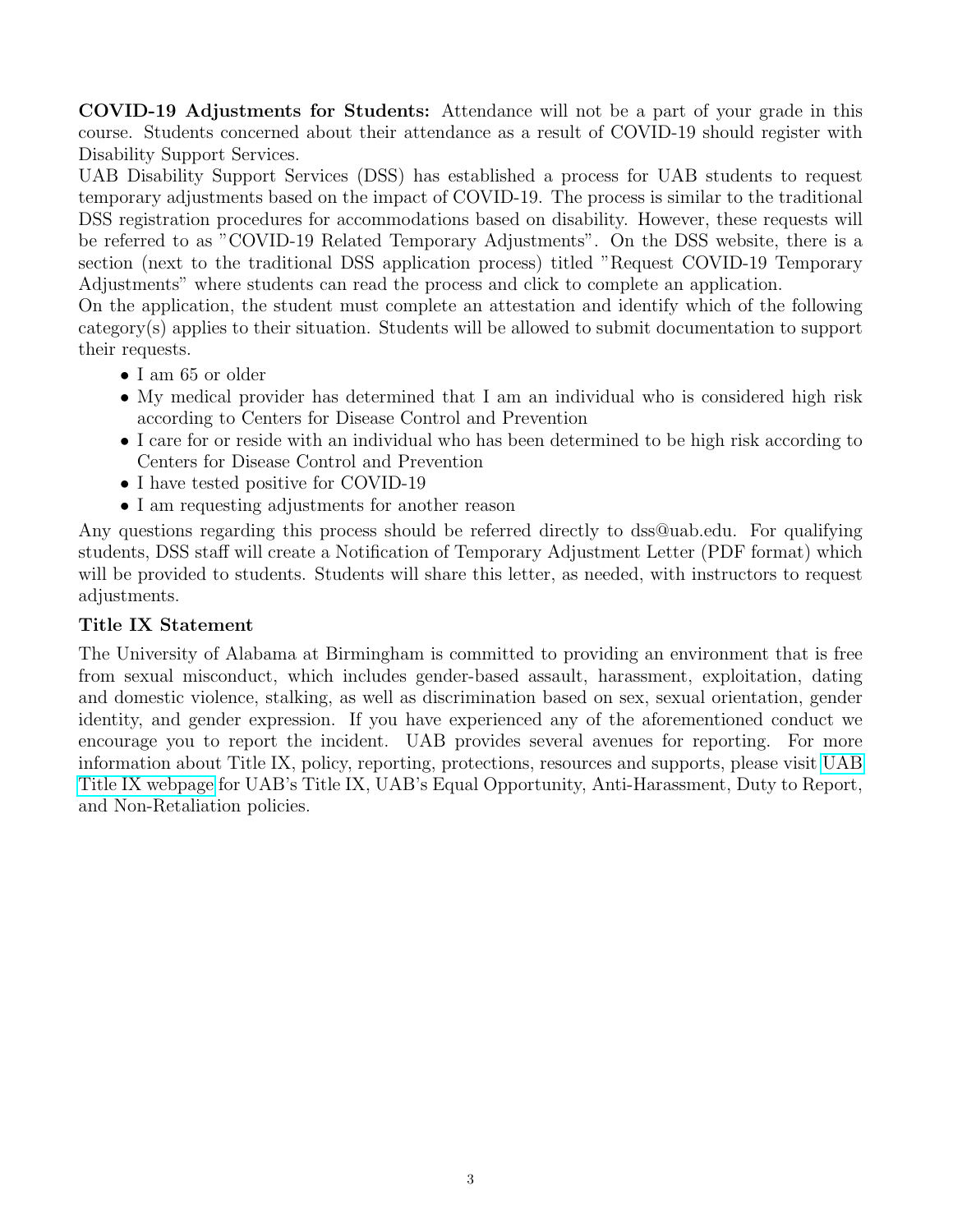# Mandatory Masks and Social Distancing Requirements

In accordance with CDC guidelines and for the health and wellbeing of all faculty, staff and students. Students, faculty and staff are required to wear cloth face coverings or face masks at all times and maintain social distancing (6 feet between individuals in traditional classrooms, or, in instructional laboratories and similar settings) while on the UAB campus. Instructors have the right to ask those who are not complying with these requirements to leave class in the interest of everyone's health and safety. In the event that a student refuses to comply with these requirements, the instructor has the right to cancel class.

Additionally, following other simple practices will promote good health in and out of the classroom, such as frequent and thorough hand washing, wiping down desks and seats with disinfectant wipes whenever possible, not sharing personal items such as pens and cell phones, and avoiding crowded areas and other enclosed spaces.

The UAB Blazer community views the adoption of these mandatory guidelines as a mark of good citizenship and respectful care of fellow classmates, faculty, and staff. Please visit the [UAB United](https://www.uab.edu/uabunited/students) [website](https://www.uab.edu/uabunited/students) for further information.

Food may not be consumed during class times in classrooms, but bottled water is permissible.

## GuideSafe Event Passport Class Requirement

Faculty are required to verify all students who are present for in-person instruction have a current Event Passport.

The COVID-19 pandemic is an extraordinary situation requiring significant measures to create a safe educational community. UAB is using GuideSafe<sup>TM</sup> Event Passport to facilitate access to classrooms, meetings, events, or facilities having ten or more people. Attendees, including faculty, staff, and students, will complete [UAB Healthcheck,](https://www.uab.edu/uabunited/uab-healthcheck) a COVID-19 assessment tool, prior to entering their event. An Event Passport is issued based factors from your daily risk level as assigned by the UAB Healthcheck. After you have completed Healthcheck, press the "Passport" button to get your passport. This passport is good for 24 hours. Remember your passport number to access your passport later in the day. Each user is assigned a unique passport number indicating their status for the upcoming event that will show a "Clear" (Green) screen or "Not Clear" (Red) screen. After the 24-hour passport has expired, you will need to complete Healthcheck again. Each passport will have a time and date to ensure validity. Learn more at [UAB GuideSafe Event Passport.](https://www.uab.edu/uabunited/guidesafe-event-passport)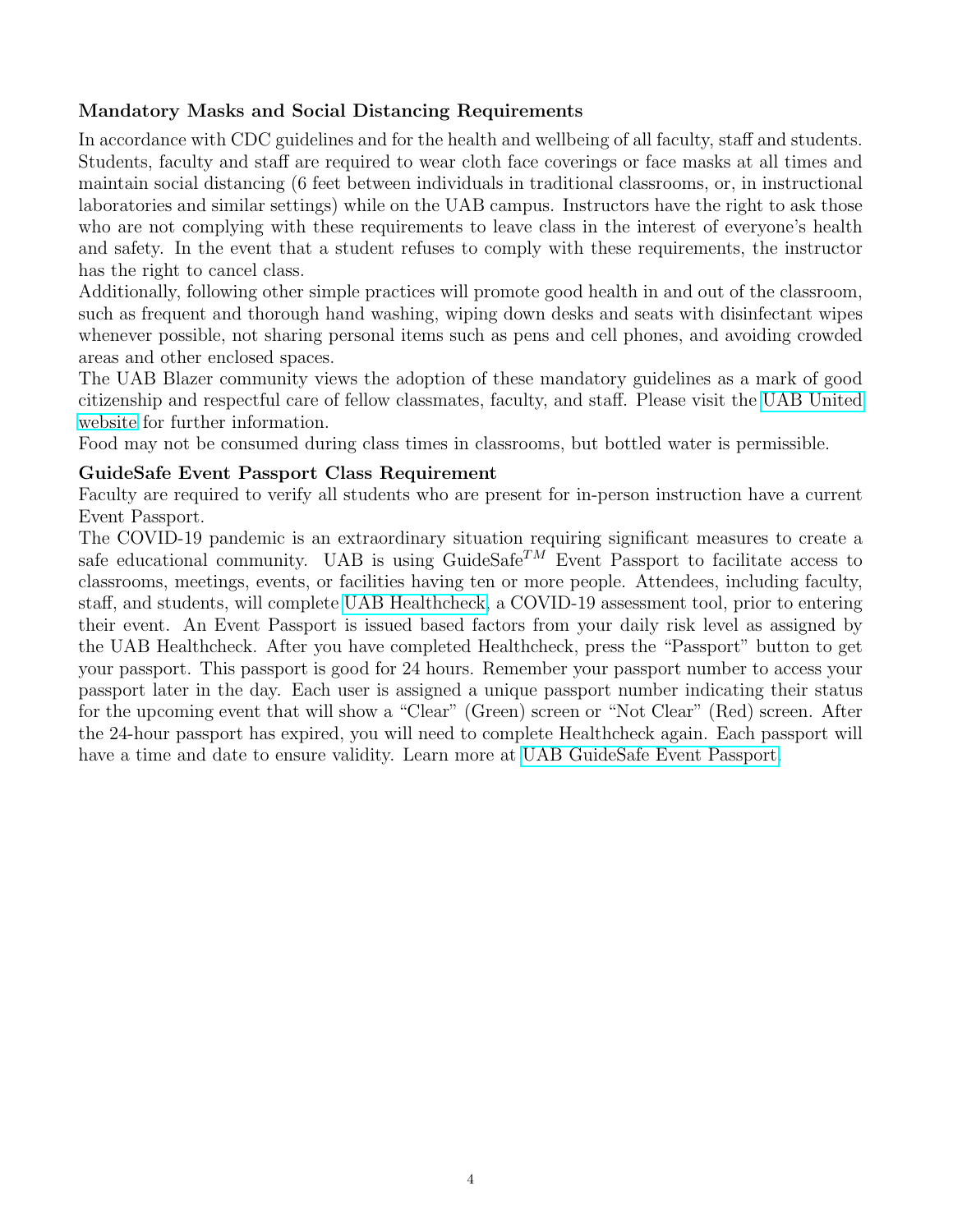# Course Information

Course Instructor: Dr. Michael Hofbauer-Tsiflakos E-mail: hofbauer@uab.edu **Office:** University Hall 4037 Phone: (205) 934-8541 **Office Hours:** Only virtually, by request via email.

### Course Info

Meeting times: Monday/Wednesday/Friday 01:25pm-02:15pm Meeting location: HHB 221

Course material: The course will mainly follow the open, free text book *Elementary differ*ential equations by William F. Trench, which can be found by clicking on the following link: <https://digitalcommons.trinity.edu/mono/8/>.

I can also recommend the following two text books:

- William A. Adkins, Mark G. Davidson, *Ordinary differential equations*, [Link to Springer](https://link.springer.com/book/10.1007%2F978-1-4614-3618-8) [\(publisher\),](https://link.springer.com/book/10.1007%2F978-1-4614-3618-8)
- William E. Boyce, Richard C. Diprima, Douglas B. Meade, *Elementary differential* equations and boundary value problems, [Link to Wiley \(publisher\).](https://www.wiley.com/en-us/Elementary+Differential+Equations+and+Boundary+Value+Problems,+11th+Edition-p-9781119381648)

#### Important Dates

First day of our class: January 20, 2021 Last day to drop without paying full tuition: January 26, 2021 Last day of our class: April 23, 2021 Midterm Dates: (Approximately) February 19, 2021, March 24, 2021 and April 19, 2021

#### Course Policies

- Please make sure that you are able to receive e-mail through your Blazer-ID account.
- If your are contacted by the Early Alert Program, you should consider taking advantage of the services it offers.
- If you wish to request a disability accommodation please contact DSS at 934-4205 or at dss@uab.edu.
- If a midterm exam is missed due to a serious, verifiable circumstance or official university business, the midterm grade may be replaced with the average grade of the other two midterms. For such a replacement to take place, the student must present a justified, written and signed confirmation from a third party (e.g. a medical doctor in case of illness).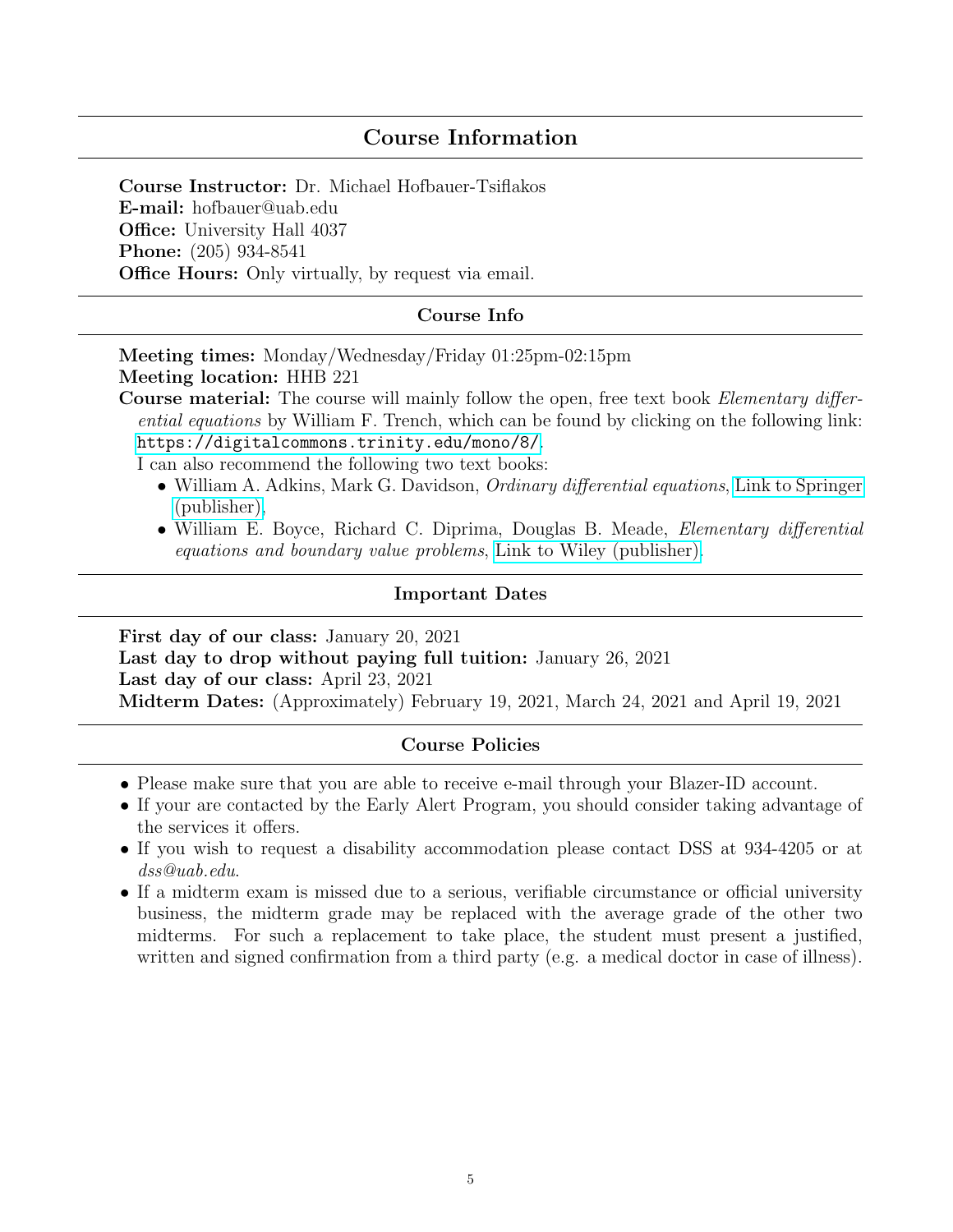# Course Content

- First order differential equations: Difference between linear and nonlinear differential equations, separable differential equations, existence and uniqueness of solutions, direction fields, exact differential equations, integrating factors, Laplace transform, applications.
- Second order linear differential equations: Homogeneous differential equations, nonhomogeneous differential equations, differential equations with constant coefficients, method of undetermined coefficient, reduction of order, variation of parameter, incomplete partial fraction method, power series solutions, Laplace transform, applications.
- Linear systems of n differential equations: Equivalence to a linear differential equation of order  $n$ , homogeneous linear systems with constant coefficients, variation of parameter for nonhomogeneous linear systems, fundamental matrices, stability of the origin for homogeneous linear systems, applications.

# Class Management via Canvas

- Homework problems will be posted on canvas (<http://www.uab.edu/online/canvas>). Other class materials (class announcements, codes, grades and etc.) will be posted on canvas. Students should log in to canvas at least once a day!
- Homework assignments will be collected on canvas.

## Assessment Procedures

- Student achievement will be assessed by the following measures:
	- Weekly homework. Homework will be due weekly. There will be no extension of deadlines for any reason. Homework contributes 10% to the course average.
	- Midterm exam. There will be three midterm exams. Each midterm exam contributes 30% to the course average.

Grading Scheme: 10% home work, 30% each midterm exam

• Your final grade is determined according to the following table:

| Course performance: 88-100   75-87   62-74   50-61   below 50 |  |  |  |  |  |
|---------------------------------------------------------------|--|--|--|--|--|
| Final Grade:                                                  |  |  |  |  |  |